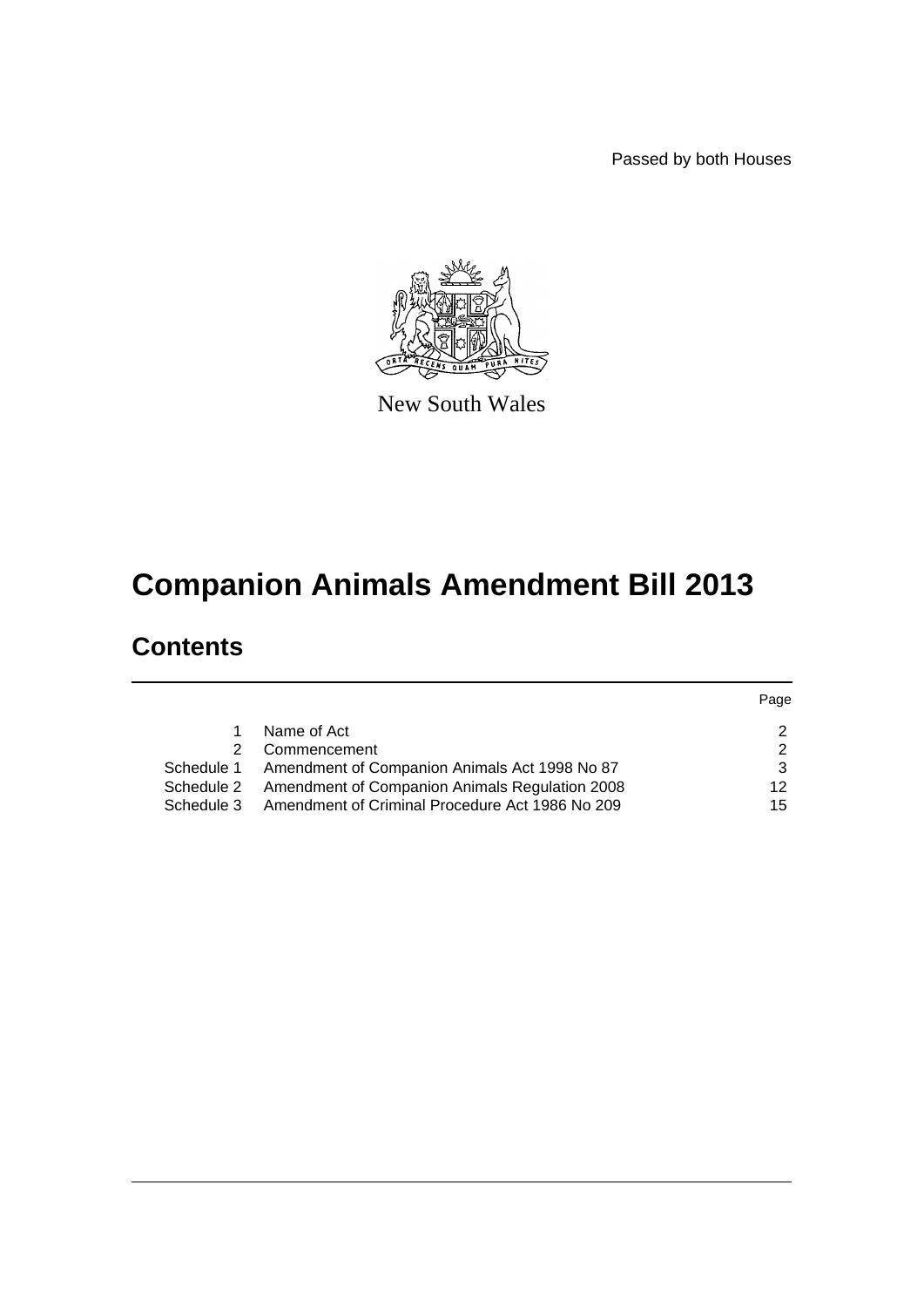*I certify that this public bill, which originated in the Legislative Assembly, has finally passed the Legislative Council and the Legislative Assembly of New South Wales.*

> *Clerk of the Legislative Assembly. Legislative Assembly, Sydney, , 2013*



New South Wales

# **Companion Animals Amendment Bill 2013**

Act No , 2013

An Act to amend the *Companion Animals Act 1998* to make further provision with respect to menacing, dangerous and restricted dogs and the duties and responsibilities of their owners; and for other purposes.

*I have examined this bill and find it to correspond in all respects with the bill as finally passed by both Houses.*

*Assistant Speaker of the Legislative Assembly.*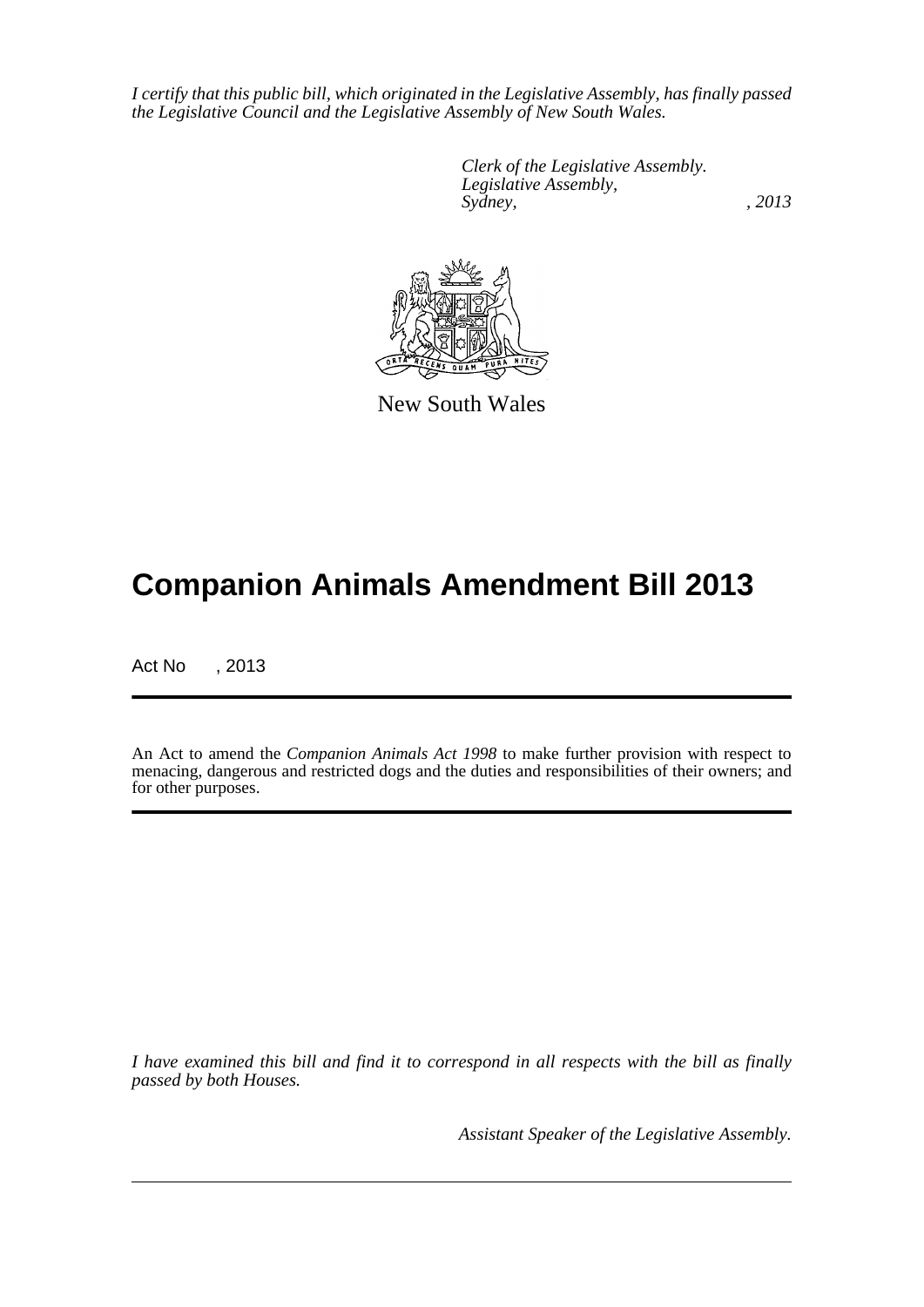# <span id="page-2-0"></span>**The Legislature of New South Wales enacts:**

#### **1 Name of Act**

This Act is the *Companion Animals Amendment Act 2013*.

#### <span id="page-2-1"></span>**2 Commencement**

- (1) Except as provided by subsection (2), this Act commences on a day or days to be appointed by proclamation.
- (2) Schedule 2 [2], [3], [6] and [13] commence on 1 January 2014.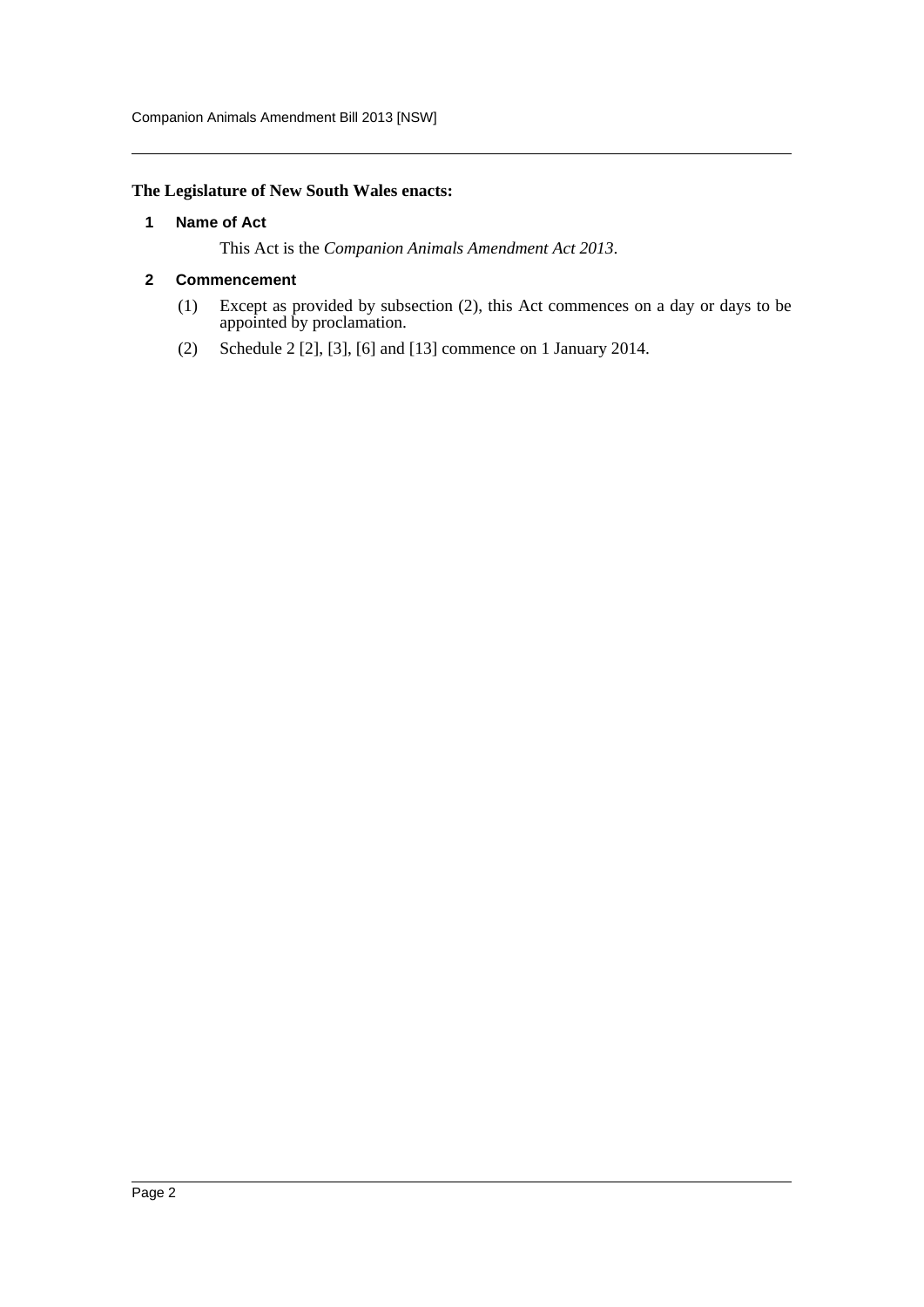# <span id="page-3-0"></span>**Schedule 1 Amendment of Companion Animals Act 1998 No 87**

# **[1] Section 5 Definitions**

Insert in alphabetical order in section 5 (1):

*dangerous*, in relation to a dog—see section 33.

*menacing*, in relation to a dog—see section 33A (1).

*menacing breed or kind of dog*—see section 33A (2).

*menacing dog* means a dog for the time being the subject of a declaration by an authorised officer of a council under section 34 (1A) or a court under section 45 (1A) that the dog is a menacing dog.

# **[2] Section 5 (1)**

Omit "is dangerous" from the definition of *dangerous dog*.

Insert instead "is a dangerous dog".

# **[3] Sections 6A (1) (b), 8 (3) and (4), 11 (1) (penalty provision), 12 (2), 12A (1), 13 (2), 14 (2), 14A (1), 23 (1) (b), (2) (c) and (6), 58G (1) and (5), 58H (2), 64 (6) and 64A (3)**

Insert ", menacing" after "dangerous" wherever occurring.

# **[4] Sections 9 (1) and 10**

Omit the following from sections 9 (1) and 10 wherever occurring:

Maximum penalty:

- (a) 8 penalty units except in the case of a dangerous or restricted dog, or
- (b) 50 penalty units in the case of a dangerous or restricted dog.

Insert instead:

Maximum penalty:

- (a) 50 penalty units except in the case of a dangerous, menacing or restricted dog, or
- (b) 60 penalty units in the case of a dangerous, menacing or restricted dog.

# **[5] Section 9 (3)**

Insert after section 9 (2):

- (3) A person is taken to commit a separate offence under this section on every day the companion animal remains unregistered. However, a person:
	- (a) may not be convicted for the commission of more than one offence in relation to the failure to register a companion animal during any single calendar month, and
	- (b) may be convicted only once in relation to any failure to register a companion animal that occurred before that failure came to the notice of the council of the area in which the animal is ordinarily kept.

**Note.** This subsection does not limit the number of times a person may be prosecuted under section 10B (Notice requiring companion animal to be registered).

# **[6] Section 10A Unregistered companion animal**

Omit the section.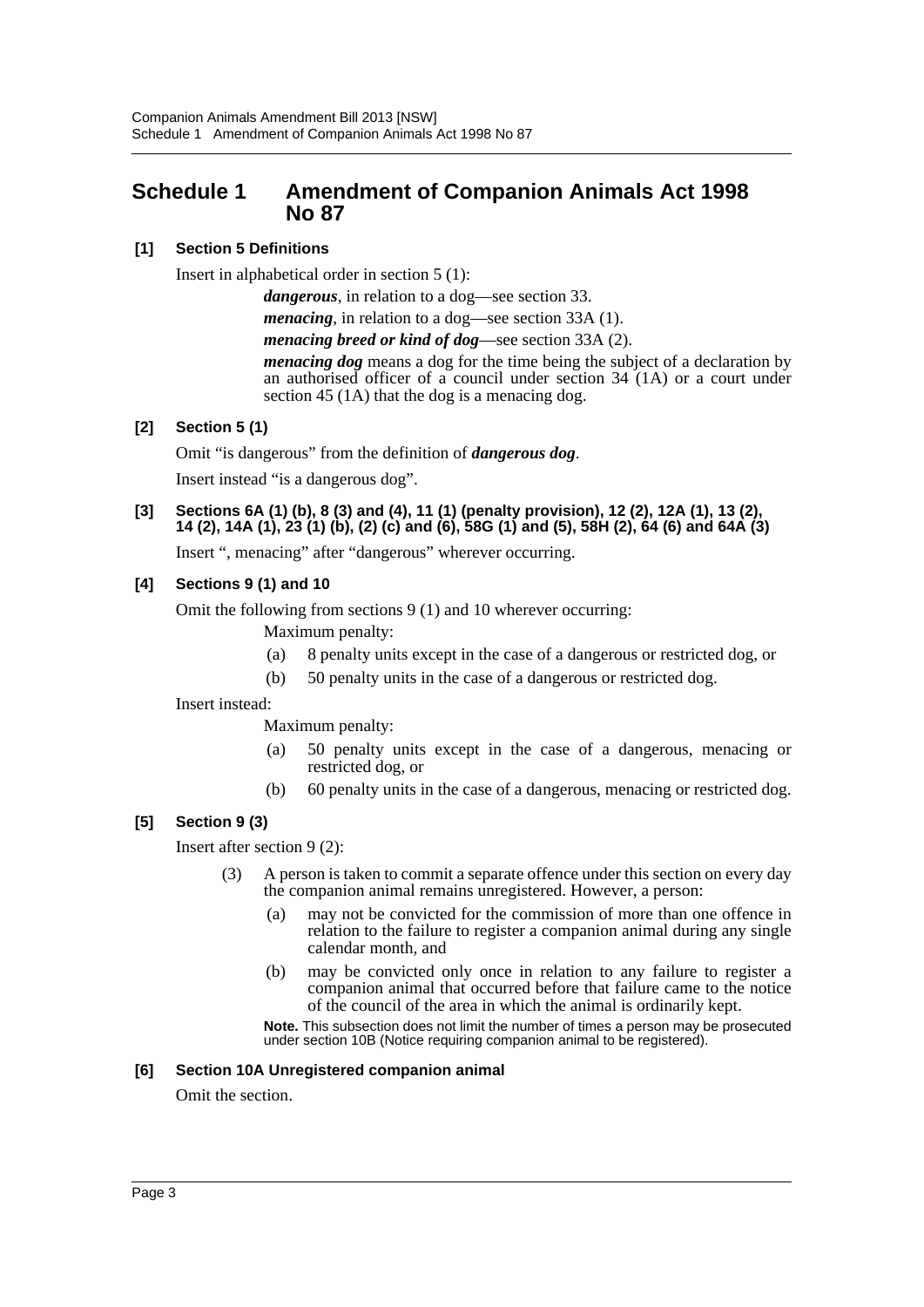# **[7] Section 10B Notice requiring companion animal to be registered**

Omit "28 days" from section 10B (1). Insert instead "14 days".

# **[8] Section 10B (2)**

Omit the following:

Maximum penalty:

- (a) 3 penalty units except in the case of a dangerous or restricted dog, or
- (b) 13 penalty units in the case of a dangerous or restricted dog.

Insert instead:

Maximum penalty:

- (a) 50 penalty units except in the case of a dangerous, menacing or restricted dog, or
- (b) 60 penalty units in the case of a dangerous, menacing or restricted dog.

# **[9] Section 10B (3)**

Omit "6 months". Insert instead "3 months".

## **[10] Section 11 Owner required to notify certain changes and events**

Omit "is dangerous" from section 11 (1) (b).

Insert instead "is a dangerous dog or a menacing dog".

## **[11] Section 16 Offences where dog attacks person or animal**

Omit the following from section 16 (1):

- Maximum penalty:
- (a) 50 penalty units except in the case of a dangerous or restricted dog, or
- (b) 300 penalty units in the case of a dangerous or restricted dog.

Insert instead:

Maximum penalty:

- (a) 100 penalty units except in the case of a dangerous, menacing or restricted dog, or
- (b) 400 penalty units in the case of a dangerous, menacing or restricted dog.

# **[12] Section 16 (1AA) and (1AB)**

Insert after section 16 (1):

- (1AA) If a dog (other than a dangerous, menacing or restricted dog) rushes at, attacks, bites, harasses or chases any person or animal (other than vermin), whether or not any injury is caused to the person or animal:
	- (a) the owner of the dog is guilty of an offence if the incident occurs as a result of a reckless act or omission by the owner, or
	- (b) if the owner is not present at the time of the incident and another person who is of or above the age of 16 years is in charge of the dog at that time—that other person is guilty of an offence if the incident occurs as a result of a reckless act or omission by that other person.

Maximum penalty: 200 penalty units or imprisonment for 2 years, or both.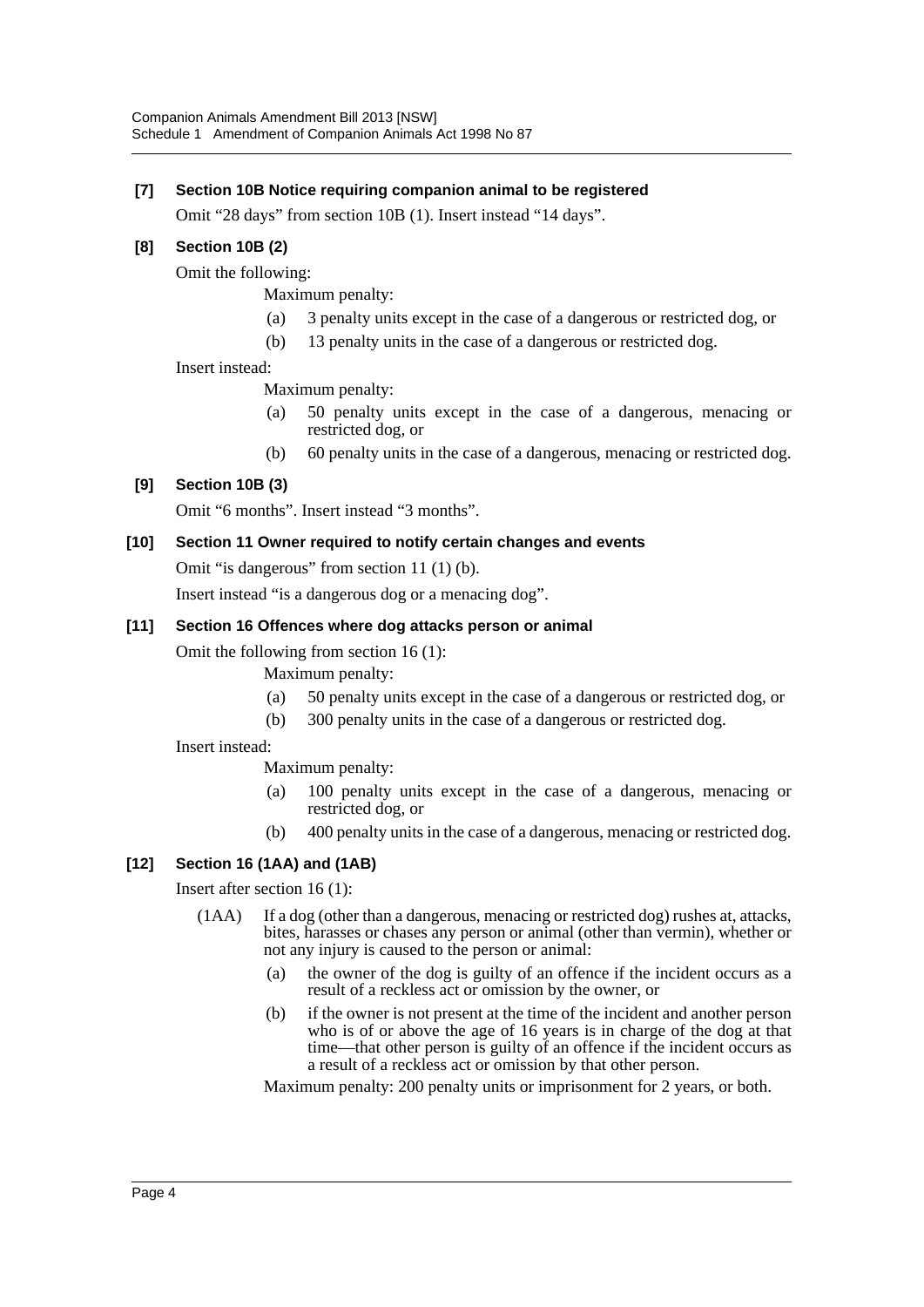- (1AB) If a dangerous, menacing or restricted dog rushes at, attacks, bites, harasses or chases any person or animal (other than vermin), whether or not any injury is caused to the person or animal:
	- (a) the owner of the dog is guilty of an offence if the incident occurs as a result of a reckless act or omission by the owner, or
	- (b) if the owner is not present at the time of the incident and another person who is of or above the age of 16 years is in charge of the dog at that time—that other person is guilty of an offence if the incident occurs as a result of a reckless act or omission by that other person.

Maximum penalty: 500 penalty units or imprisonment for 4 years, or both.

## **[13] Section 16 (1A)**

Insert ", a menacing dog" after "a dangerous dog".

#### **[14] Section 16 (1A)**

Omit the following:

Maximum penalty: 500 penalty units or imprisonment for 2 years, or both.

Insert instead:

Maximum penalty: 700 penalty units or imprisonment for 5 years, or both.

## **[15] Section 16 (4) and (5)**

Insert after section 16 (3):

- (4) If, on the trial of a person charged with an offence against subsection (1AA) or (1AB) the trier of fact is not satisfied that the person committed the offence but is satisfied that the person committed an offence against subsection (1), the trier of fact may find the person not guilty of the offence charged but guilty of an offence against subsection (1), and the person is liable to punishment accordingly.
- (5) For the purposes of this section, recklessness may also be established by proof of intention.

#### **[16] Section 17 Dog must not be encouraged to attack**

Omit section 17 (1). Insert instead:

- (1) A person who sets on or urges a dog (other than a dangerous, menacing or restricted dog) to attack, bite, harass or chase any person or animal (other than vermin) is guilty of an offence, whether or not actual injury is caused. Maximum penalty: 200 penalty units.
- (1A) A person who sets on or urges a dangerous, menacing or restricted dog to attack, bite, harass or chase any person or animal (other than vermin) is guilty of an offence, whether or not actual injury is caused.

Maximum penalty: 700 penalty units or imprisonment for 5 years, or both. **Note.** If the dog is a dangerous, menacing or restricted dog, conviction for an offence under this section results in permanent disqualification from owning a dog or from being in charge of a dog in a public place. See section 23.

#### **[17] Sections 21 and 21A**

Renumber sections 21 and 21A as sections 32A and 32B and transfer the sections to Division 1A (Nuisance dogs) of Part 5 (as inserted by item [24] of this Schedule) and amend any cross references in and to the transferred sections accordingly.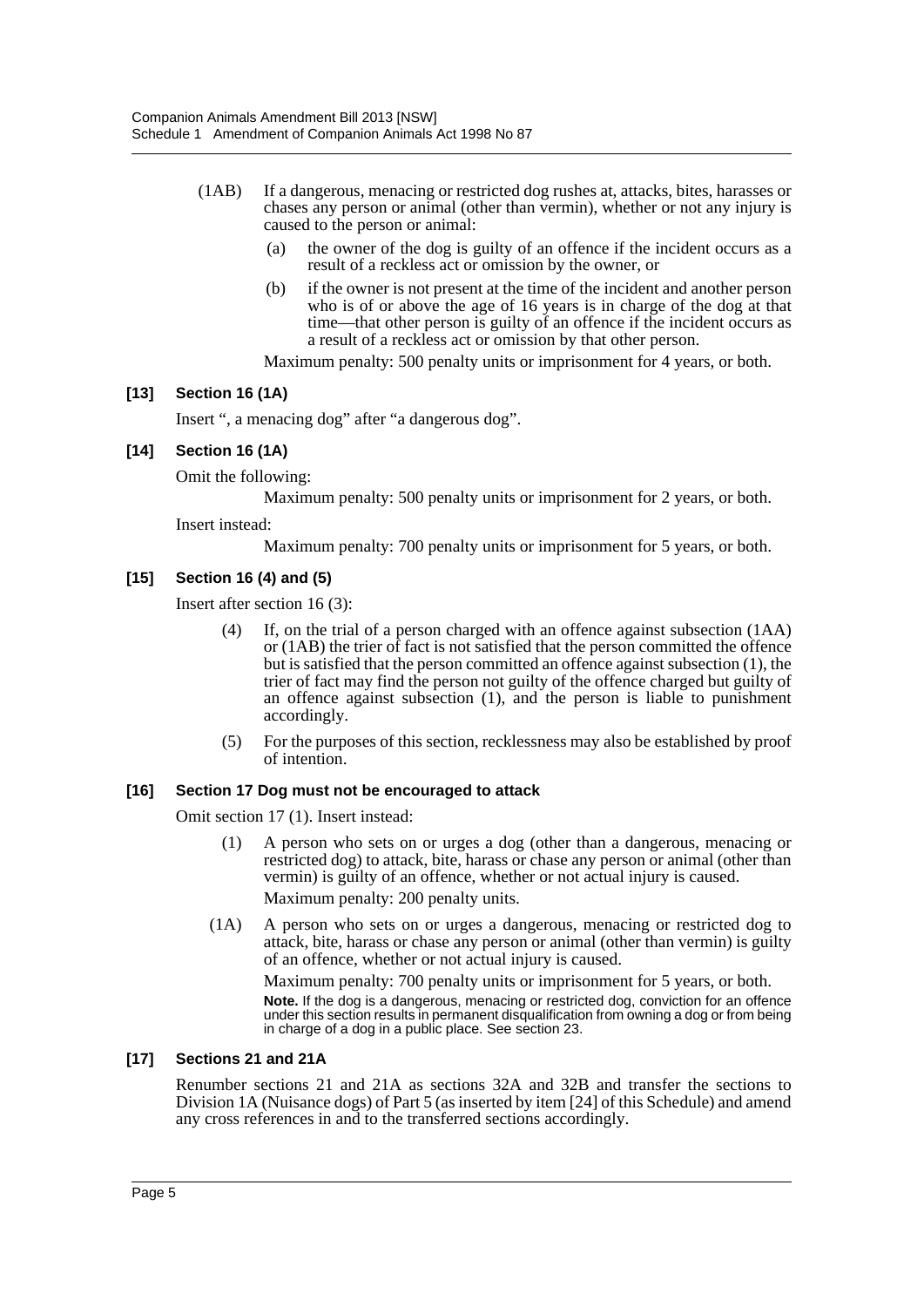| $[18]$ |                                                                  |                                                      | Section 23 Disqualification from owning or being in charge of dog                                                                                                                          |  |  |
|--------|------------------------------------------------------------------|------------------------------------------------------|--------------------------------------------------------------------------------------------------------------------------------------------------------------------------------------------|--|--|
|        |                                                                  |                                                      | Insert " $(1AB)$ or" after "section 16" in section 23 (1) (a).                                                                                                                             |  |  |
| $[19]$ |                                                                  |                                                      | Section 23 (2) (b)<br>Insert "or $(1AA)$ " after "section 16 $(1)$ ".                                                                                                                      |  |  |
| $[20]$ |                                                                  |                                                      | Section 23 (2) (d)<br>Omit "(Obligations of owner when notified of proposed dangerous dog declaration)".<br>Insert instead "(Obligations of owner when notified of proposed declaration)". |  |  |
| $[21]$ |                                                                  |                                                      | Sections 23 (2) (f), 27 (2) (a), 44 (2) (note) and 51 (4)<br>Insert "or menacing dog" after "dangerous dog" wherever occurring.                                                            |  |  |
| $[22]$ |                                                                  |                                                      | Sections 25 (2) (a) and 58H (1) and (4) (a)<br>Insert ", menacing dog" after "dangerous dog" wherever occurring.                                                                           |  |  |
| $[23]$ |                                                                  | Part 5, heading<br>Omit the heading. Insert instead: |                                                                                                                                                                                            |  |  |
|        | Part 5                                                           |                                                      | Special provisions relating to control of dogs                                                                                                                                             |  |  |
| $[24]$ | Part 5, Division 1, heading<br>Omit the heading. Insert instead: |                                                      |                                                                                                                                                                                            |  |  |
|        |                                                                  | <b>Division 1A</b>                                   | <b>Nuisance dogs</b>                                                                                                                                                                       |  |  |
|        |                                                                  | <b>Division 1</b>                                    | Declarations relating to dangerous and menacing dogs                                                                                                                                       |  |  |
| $[25]$ | Section 33 Meaning of "dangerous"                                |                                                      |                                                                                                                                                                                            |  |  |
|        |                                                                  |                                                      | Omit "this Division" from section 33 (1). Insert instead "this Act".                                                                                                                       |  |  |
| $[26]$ | Section 33 (1) (c)                                               |                                                      |                                                                                                                                                                                            |  |  |
|        |                                                                  |                                                      | Omit the paragraph.                                                                                                                                                                        |  |  |
| $[27]$ | <b>Section 33A</b>                                               |                                                      |                                                                                                                                                                                            |  |  |
|        |                                                                  |                                                      | Insert after section 33:                                                                                                                                                                   |  |  |
|        | 33A                                                              |                                                      | Meaning of "menacing" and "menacing breed or kind of dog"                                                                                                                                  |  |  |
|        |                                                                  | (1)                                                  | For the purposes of this Act, a dog is <i>menacing</i> if it:<br>has displayed unreasonable aggression towards a person or animal<br>(a)                                                   |  |  |
|        |                                                                  |                                                      | (other than vermin), or                                                                                                                                                                    |  |  |
|        |                                                                  |                                                      | has, without provocation, attacked a person or animal (other than<br>(b)<br>vermin) but without causing serious injury or death.                                                           |  |  |
|        |                                                                  | (2)                                                  | The regulations may declare a breed or kind of dog to be a <i>menacing breed or</i><br>kind of dog.                                                                                        |  |  |
|        |                                                                  | (3)                                                  | The Minister is not to recommend the making of a regulation under<br>subsection (2) unless the Minister is satisfied that the breed or kind of dog                                         |  |  |

concerned displays characteristics associated with menacing behaviour. A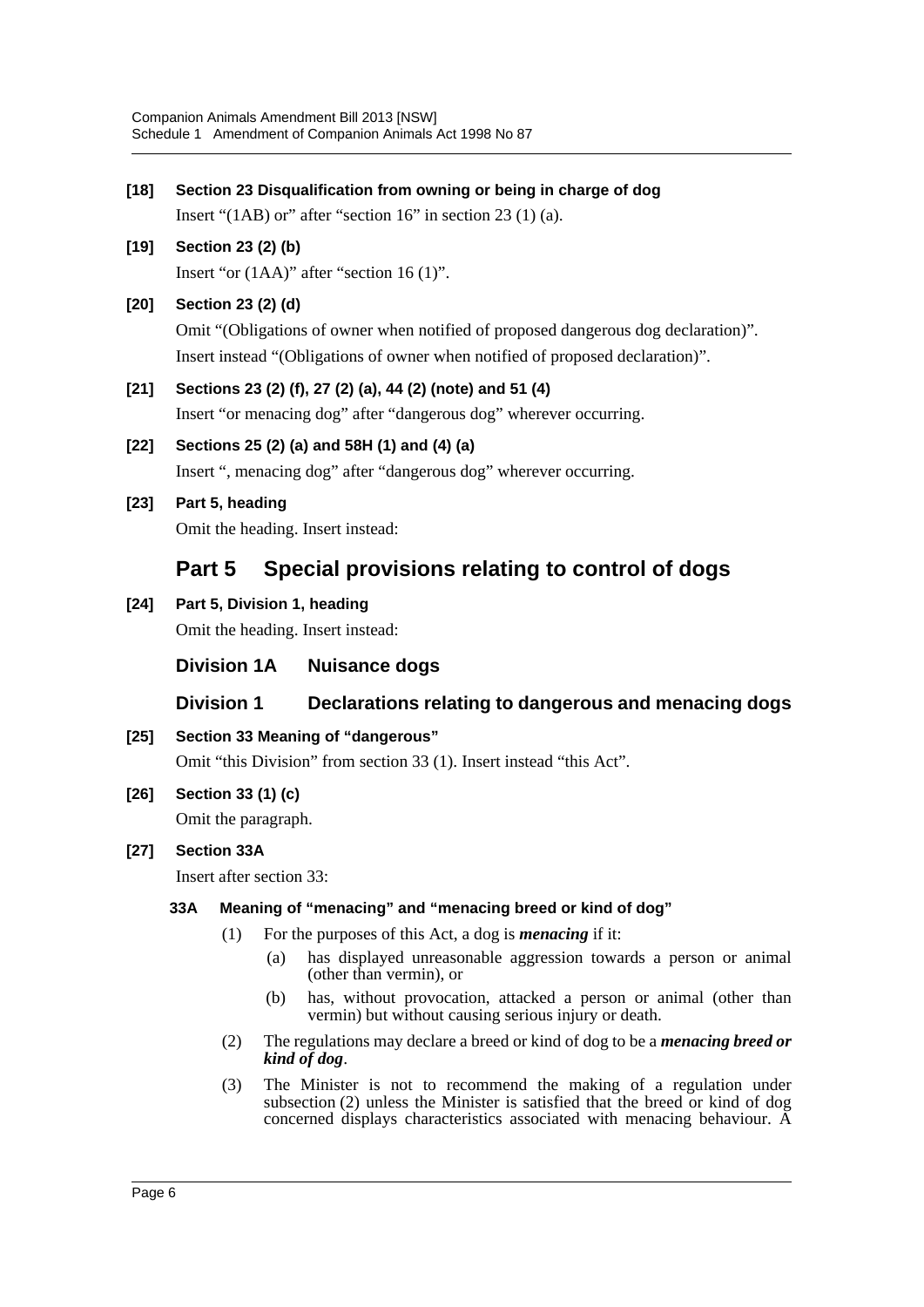failure to comply with this subsection does not invalidate the regulation concerned.

## **[28] Section 34 Authorised officer may declare dog to be dangerous dog or menacing dog**

Omit section 34 (1). Insert instead:

- (1) An authorised officer of a council may declare a dog to be a dangerous dog if the authorised officer is satisfied that:
	- (a) the dog is dangerous, or
	- (b) the dog has been declared a dangerous dog under a law of another State or a Territory that corresponds with this Act.
- (1A) An authorised officer of a council may declare a dog to be a menacing dog if the authorised officer is satisfied that:
	- (a) the dog is menacing, or
	- (b) the dog is of a menacing breed or kind of dog (or a cross-breed of a menacing breed or kind of dog), or
	- (c) the dog has been declared a menacing dog under a law of another State or a Territory that corresponds with this Act.
- (1B) A declaration may be made under this section even if the dog is ordinarily kept in another council's area.
- (1C) The regulations may prescribe procedures that must be followed or matters that must be considered (or both) before an authorised officer makes a declaration under subsection (1A) (b).

# **[29] Sections 35 (1), 38 (2) and 47 (2) (c)**

Omit "dangerous" wherever occurring. Insert instead "a dangerous dog or a menacing dog".

#### **[30] Section 36 Obligations of owner when notified of proposed declaration**

Omit "dangerous" from section 36 (1). Insert instead "a dangerous dog or a menacing dog".

**[31] Section 36 (1) (b)**

Insert ", regardless of its age," after "registered)".

#### **[32] Section 36 (3) (b)**

Omit the paragraph. Insert instead:

(b) the dog is not registered (regardless as to whether the 7 day period referred to in subsection  $(1)$  (b) has expired).

#### **[33] Section 38 Authorised officer to notify dog owner of decision and consequences**

Omit section 38 (1). Insert instead:

- (1) An authorised officer of a council must give notice to the owner of a dog of the following:
	- (a) a declaration under this Division,
	- (b) a decision not to make a declaration under this Division.

The notice must be given within 7 days after the declaration or decision is made.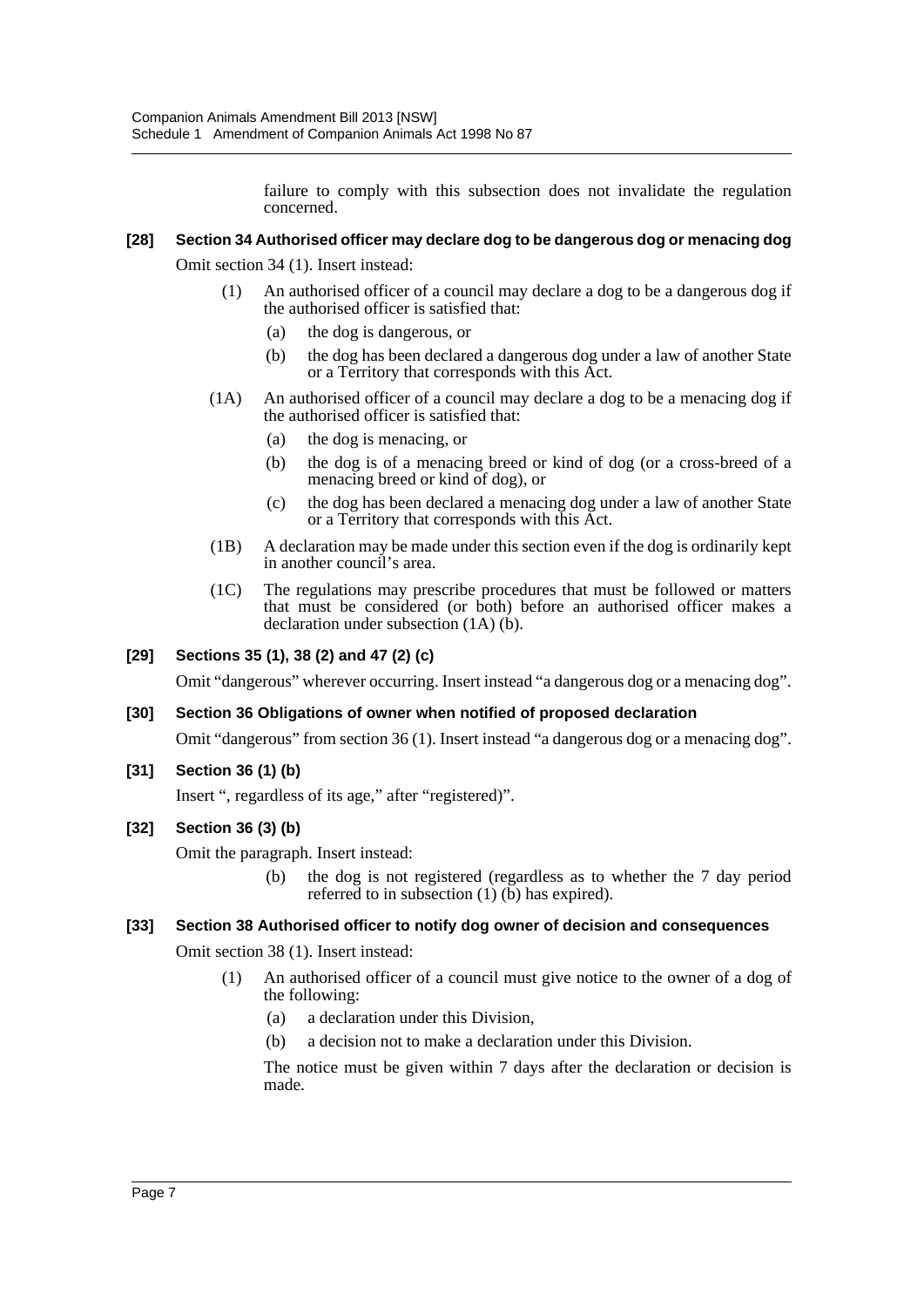# **[34] Section 38 (2) (b)**

Insert "in the case of a dangerous dog declaration—" before "the owner's".

#### **[35] Section 39 Council can revoke declaration**

Omit "dangerous" wherever occurring in section 39 (1) and (1A).

Insert instead "a dangerous dog or a menacing dog".

## **[36] Section 39 (2)**

Omit the subsection. Insert instead:

- (2) The council to which the application is made may revoke the declaration but only if satisfied that:
	- (a) it is appropriate to do so, and
	- (b) if the council determines that it is necessary—the dog has undergone appropriate behavioural training.
- (2A) In making a determination under subsection (2) (a) in relation to a menacing dog declaration, the council is to have regard to the nature and extent of any behavioural training that the dog has undergone.

#### **[37] Section 41 Appeal to Local Court regarding dangerous dog declarations**

Omit "is dangerous" wherever occurring in section 41 (1).

Insert instead "is a dangerous dog".

#### **[38] Section 41 (1), note**

Insert at the end of section 41 (1):

**Note.** No appeal lies to the Local Court against a declaration by an authorised officer of a council that a dog is a menacing dog or against a refusal by a council to revoke a declaration that the dog is a menacing dog.

#### **[39] Part 5, Division 2, heading**

Omit the heading. Insert instead:

## **Division 2 Power of Local Court to declare dogs dangerous or menacing**

# **[40] Section 44 Local Court has power to declare dog to be dangerous or menacing dog**

Omit section 44 (1). Insert instead:

(1) In any proceedings under this Act before the Local Court (other than an appeal against a declaration by an authorised officer of a council that a dog is a dangerous dog or against a refusal by a council to revoke such a declaration), the Court may declare a dog to be a dangerous dog or a menacing dog.

#### **[41] Section 45 When Local Court can declare dog to be dangerous or menacing dog**

Omit section 45 (1). Insert instead:

- (1) The Local Court may declare a dog to be a dangerous dog if the Court is satisfied that:
	- (a) the dog is dangerous, or

**Note.** Section 33 sets out the meaning of "dangerous" in relation to a dog for the purposes of this Act.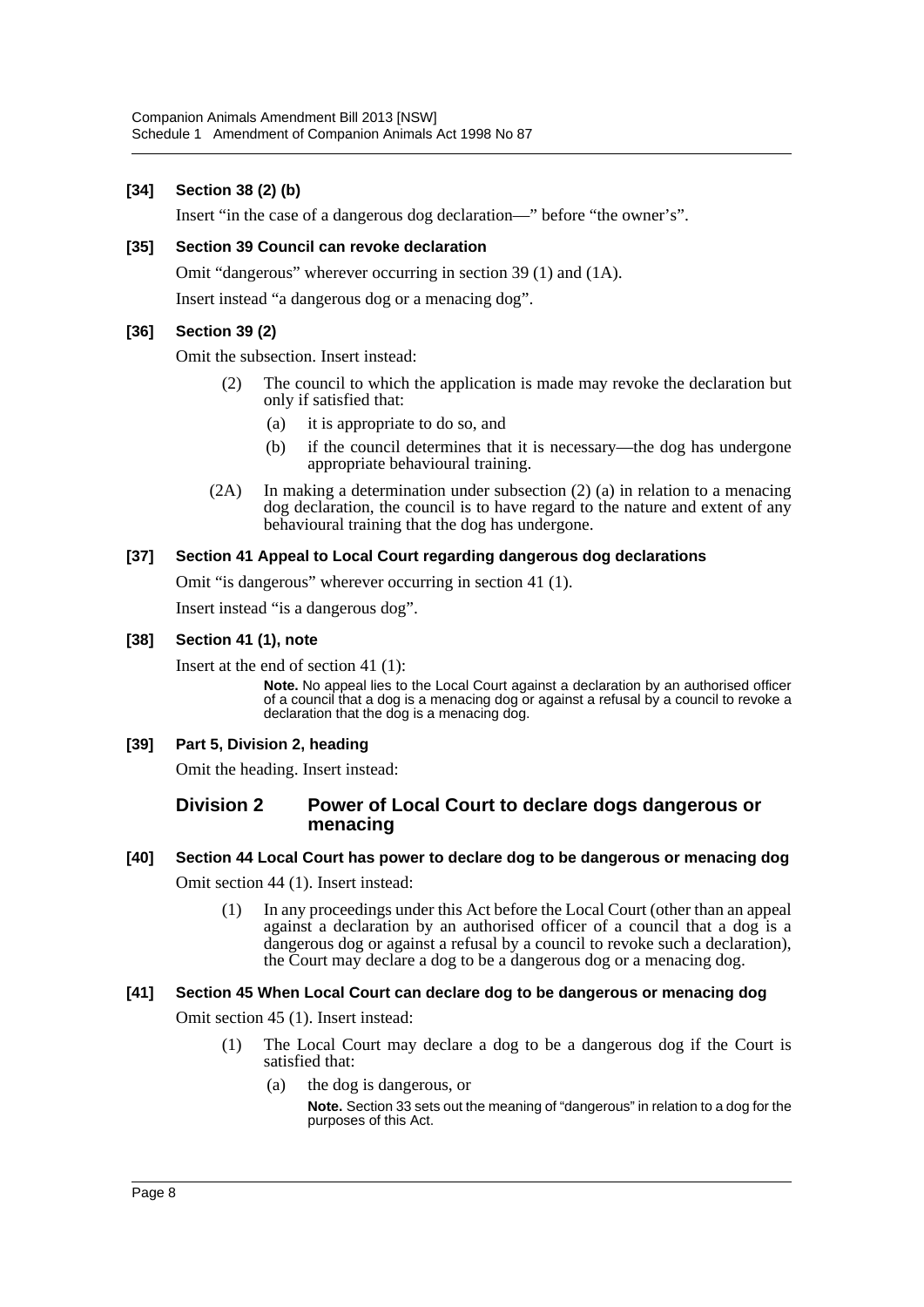- (b) the dog has been declared a dangerous dog under a law of another State or a Territory that corresponds with this Act.
- (1A) The Local Court may declare a dog to be a menacing dog if the Court is satisfied that:
	- (a) the dog is menacing because of any observed behaviour of the dog, or
	- (b) the dog is of a menacing breed or kind of dog (or a cross-breed of a menacing breed or kind of dog), or
	- (c) the dog has been declared a menacing dog under a law of another State or a Territory that corresponds with this Act.

#### **[42] Section 47 Control orders**

Insert after section 47 (3) (b):

(c) training that is associated with responsible pet ownership.

#### **[43] Section 48 Destruction orders**

Insert after section 48 (3):

(3A) A Court must, except in exceptional circumstances, make a destruction order on conviction of the owner of the dog of an offence involving the serious injury or death of a person caused by the dog.

#### **[44] Part 5, Division 4, heading**

Omit the heading. Insert instead:

## **Division 4 Responsibilities of owners of dangerous or menacing dogs**

#### **[45] Section 51 Owner of dangerous or menacing dog must comply with control requirements**

Omit "be dangerous" from section 51 (1). Insert instead "be a dangerous dog".

#### **[46] Section 51 (1A)**

Insert after section 51 (1):

- (1A) The owner of a dog that is declared to be a menacing dog under this Act must ensure that each of the following requirements is complied with while the declaration is in force:
	- (a) The dog must be desexed (if it is not already desexed) within 28 days after it is declared to be a menacing dog.

#### (b) **Enclosure requirements**

- During any period that the menacing dog:
- (i) is on property on which the dog is ordinarily kept, and
- (ii) is not under the effective control of a person of or above the age of 18 years,

the dog must be enclosed in a manner that is sufficient to restrain the dog and prevent a child from having access to the dog.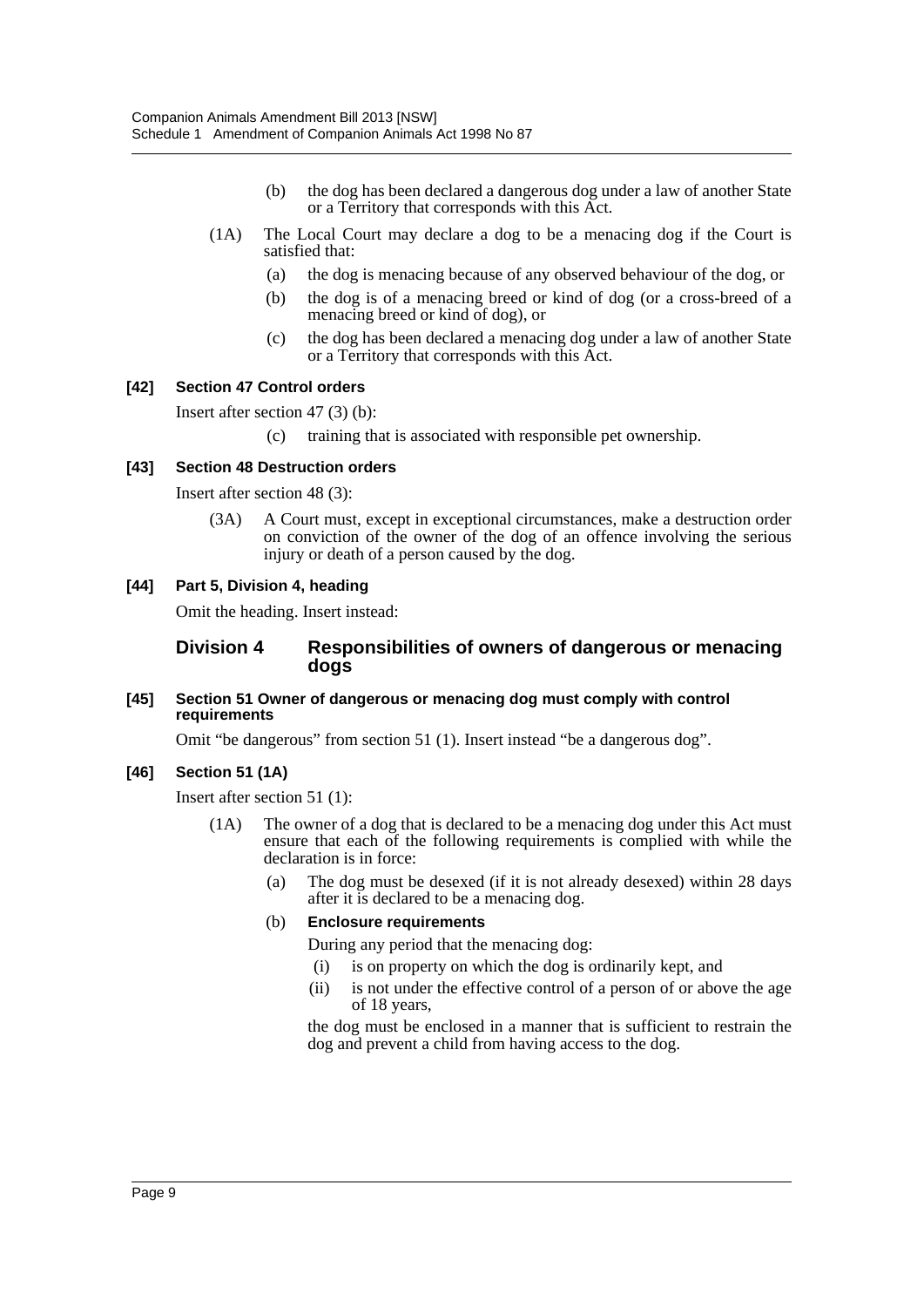# (c) **Dog must be kept on lead and be muzzled**

Whenever the menacing dog is outside property on which the dog is ordinarily kept, the dog:

- (i) must be under the effective control of some competent person by means of an adequate chain, cord or leash that is attached to the dog and that is being held by (or secured to) the person, and
- (ii) must be muzzled in a manner that is sufficient to prevent it from biting any person or animal.

For the purposes of this paragraph, a dog is not considered to be under the effective control of a person if the person has more than 2 dogs (one of which is the menacing dog) under his or her control at the one time.

(d) The requirements set out in subsection  $(1)$  (b),  $(d)$ ,  $(d)$ ,  $(i)$ ,  $(i)$  and  $(k)$ . The reference in subsection  $(1)$   $(k)$  to a dangerous dog is taken for the purposes of this paragraph to be a reference to a menacing dog.

**Note.** Section 11 also requires the owner of a dog to notify the Director-General within 7 days after a Court declares the dog a menacing dog or revokes the declaration. If the order is made or revoked by a council, the council is required to notify the Director-General (see section 40).

## **[47] Sections 52–53**

Insert "or menacing" after "dangerous" wherever occurring.

#### **[48] Section 54 Civil liability of owner of dangerous or menacing dog**

Omit "dangerous". Insert instead "a dangerous or menacing dog".

#### **[49] Section 57D Declared restricted dogs may be seized and destroyed after transition period**

Insert ",  $(1AA)$  or  $(1AB)$ " after "section 16 $(1)$ " in section 57D $(2)$  $(b)$ .

#### **[50] Section 58B Obligations of owner when notified of proposed restricted dog declaration**

Insert ", regardless of its age," after "registered)" in section 58B (1) (b).

# **[51] Section 58B (4) (b)**

Omit the paragraph. Insert instead:

(b) the dog is not registered (regardless as to whether the 7 day period referred to in subsection  $(1)$  (b) has expired).

# **[52] Part 5, Division 7, heading**

Omit the heading. Insert instead:

## **Division 7 Other provisions relating to dangerous, menacing and restricted dogs**

**[53] Section 58G Power to seize and destroy dangerous, menacing or restricted dog in certain circumstances**

Omit section 58G (1A). Insert instead:

#### (1A) **Seizing dangerous dog if certain control requirements not complied with**

An authorised officer may seize a dangerous dog if the requirements referred to in section 51 (1) (c), (c1) or (e) are not complied with in relation to the dog.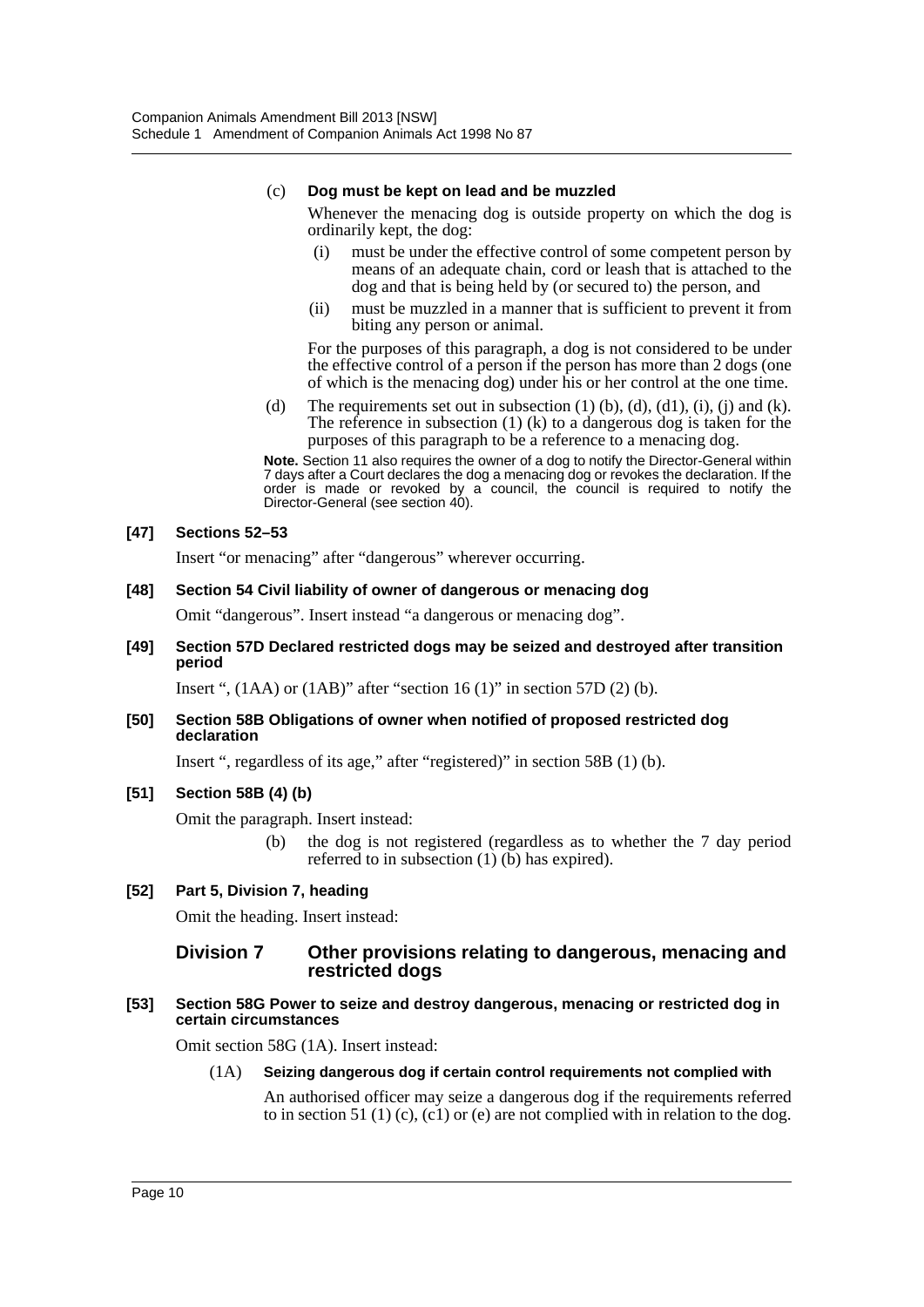#### (1B) **Seizing menacing dog if certain control requirements not complied with**

An authorised officer may seize a menacing dog if the requirements referred to in section 51 (1A) (b) or (c) are not complied with in relation to the dog on at least 2 separate occasions over any period of 12 months (whether or not each occasion relates to the same requirement).

**Note.** See section 57 (4) for the power to seize a restricted dog for non-compliance with any of the control requirements under section 56.

# **[54] Section 58I**

Insert after section 58H:

## **58I Miscellaneous provisions relating to declarations**

- (1) A declaration that a dog is a dangerous dog is taken to revoke any declaration that the dog is a menacing dog.
- (2) A declaration that a dog is a menacing dog is taken to revoke any declaration that the dog is a dangerous dog.
- (3) A declaration that a dog is a dangerous or menacing dog does not prevent the issuing of an order under section 32A (Nuisance dogs) in relation to the dog.

# **[55] Section 93 Proceedings for offences**

Insert "(other than an offence under section 16 (1AB) or (1A) or 17 (1A))" after "this Act" in section 93 (1).

# **[56] Section 93 (1A)**

Insert after section 93 (1):

(1A) An offence under section 16 (1AB) or (1A) or 17 (1A) may only be prosecuted on indictment. However, Chapter 5 of the *Criminal Procedure Act 1986* (which relates to the summary disposal of certain indictable offences unless an election is made by the prosecution to proceed on indictment) applies to and in respect of those offences.

# **[57] Section 93 (3)**

Insert after section 93 (2):

(3) Proceedings for an offence under section 16 or 17 may be brought within the period of 12 months of the date on which the offence is alleged to have been committed.

# **[58] Schedule 3 Savings and transitional provisions**

Omit clause 1 (1). Insert instead:

(1) The regulations may contain provisions of a savings or transitional nature consequent on the enactment of this Act or any Act that amends this Act.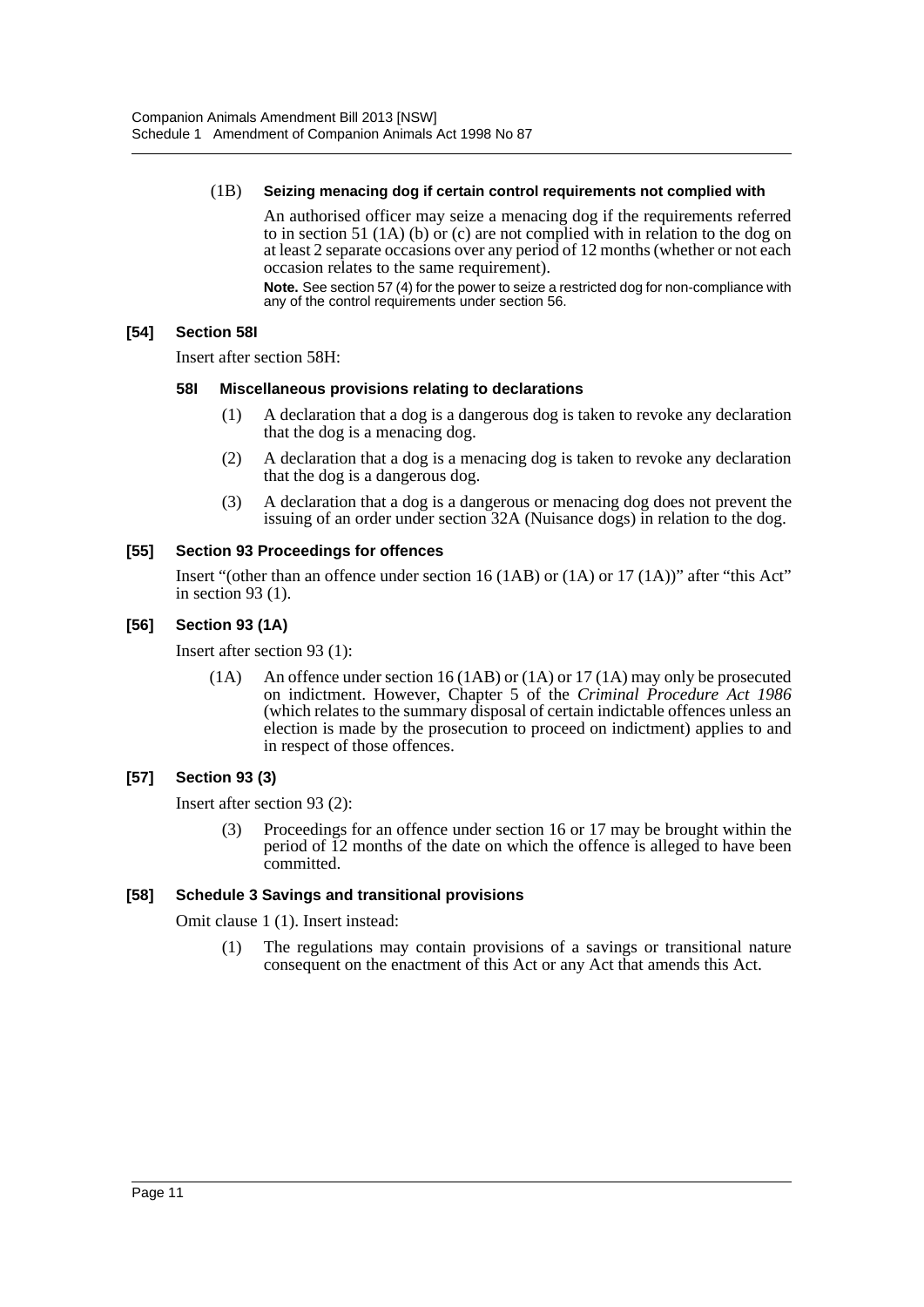# <span id="page-12-0"></span>**Schedule 2 Amendment of Companion Animals Regulation 2008**

## **[1] Clause 12 Exemptions from identification requirements**

Omit clause 12 (3).

## **[2] Clause 17 Registration fee**

Omit clause 17 (1). Insert instead:

- (1) The registration fee payable for the registration of a companion animal is whichever of the following fees is applicable in the particular case:
	- (a) for a desexed animal (except an animal owned by an eligible pensioner)—\$49,
	- (b) for a desexed animal owned by an eligible pensioner—\$19,
	- (c) for an animal that is not desexed (except an animal kept by a recognised breeder for breeding purposes)—\$182,
	- (d) for an animal that is not desexed and that is kept by a recognised breeder for breeding purposes—\$49.

## **[3] Clause 17 (4)**

Insert at the end of the clause:

(4) The amounts referred to in subclause (1) are adjustable fee amounts that are to be adjusted for inflation as provided by Schedule 2.

## **[4] Clause 20 Registration information**

Insert "or menacing" after "dangerous" in clause 20 (c).

#### **[5] Part 4, heading**

Omit the heading. Insert instead:

# **Part 4 Dangerous, menacing and restricted dogs**

## **[6] Clause 25 Maximum fee for issuing certificate of compliance in relation to prescribed enclosure**

Omit "\$100". Insert instead "\$150".

# **[7] Clauses 26 (heading) and 27 (heading)**

Insert ", menacing" after "dangerous" wherever occurring.

# **[8] Clause 27 (2) and 33B (2)**

Insert ", a menacing dog" after "a dangerous dog" wherever occurring.

# **[9] Schedule 1 Penalty notice offences**

Insert ", menacing" after "dangerous" wherever occurring.

# **[10] Schedule 1**

Omit "\$165" wherever occurring from the matter relating to sections 9 (1), 10 and 10B (2) in Column 2.

Insert instead "\$275".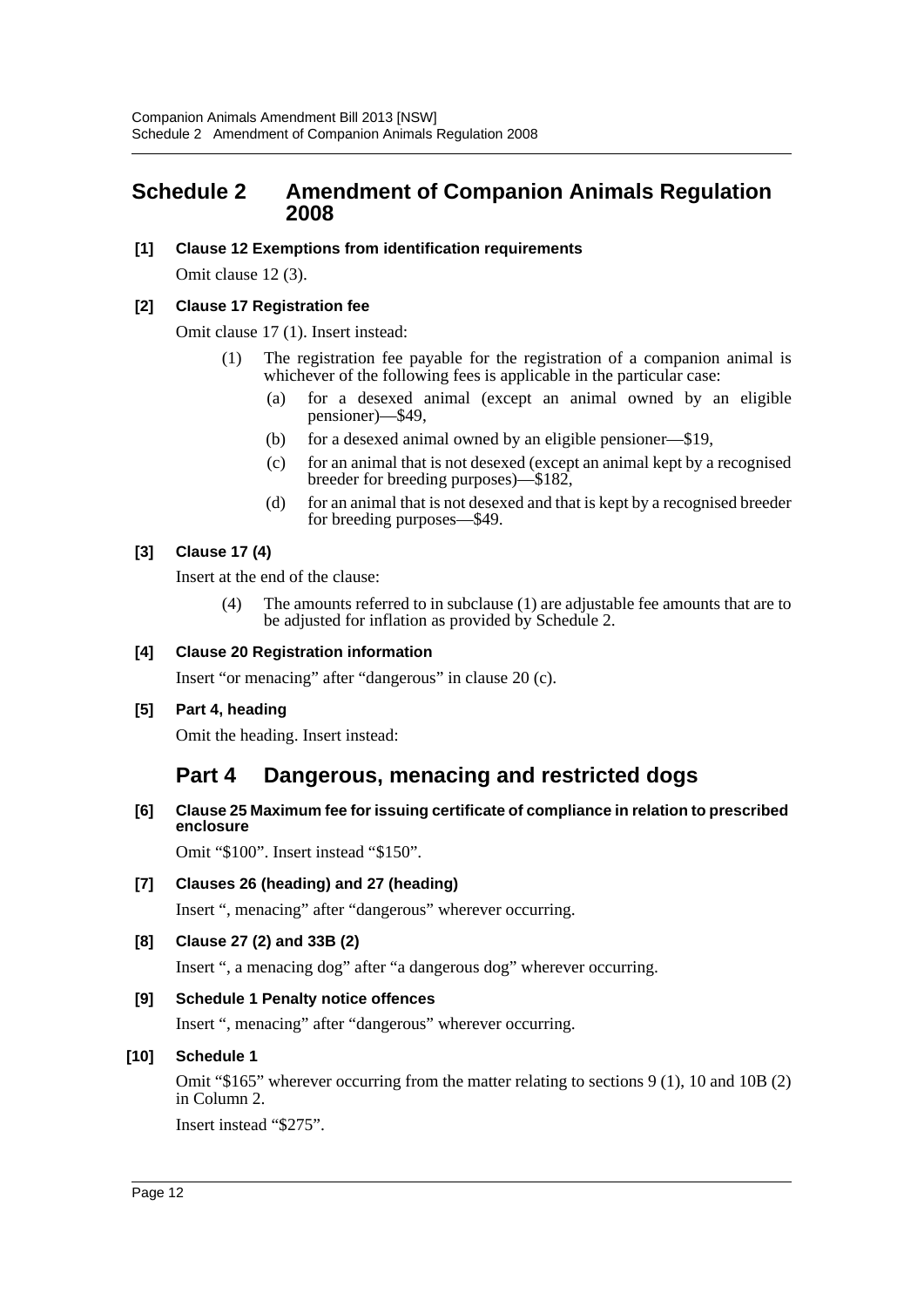# **[11] Schedule 1**

Omit the matter relating to section 10A.

#### **[12] Schedule 1**

Omit "\$550" from the matter relating to section 10B (2) in Column 2. Insert instead "\$1,320".

#### **[13] Schedule 2**

Insert after Schedule 1:

# **Schedule 2 Adjustment for inflation of certain fees**

(Clause 17 (4))

#### **1 Definitions**

In this Schedule:

*adjustable fee amount* means a fee amount prescribed under clause 17 (1) of this Regulation.

*Consumer Price Index* means the Consumer Price Index (All Groups Index) for Sydney published by the Australian Statistician.

*Consumer Price Index number*, in relation to a quarter, means the number for that quarter appearing in the Consumer Price Index.

*financial year* means a period of 12 months commencing on 1 July.

#### **2 Adjustment of fees**

- (1) Each adjustable fee amount is on 1 July each year to be adjusted for inflation as provided by this clause.
- (2) The adjustable fee amount that is to apply for the financial year commencing on that 1 July is to be determined by multiplying the adjustable fee amount that applied for the previous financial year by the annual increase in the Consumer Price Index during that previous financial year.
- (3) The annual increase in the Consumer Price Index during a financial year is to be calculated as B/A where:

*B* is the Consumer Price Index number for the last quarter for which such a number was published before the end of the financial year.

*A* is the Consumer Price Index number for the last quarter for which such a number was published before the start of the financial year.

- (4) If B/A is less than 1 (as a result of deflation), B/A is deemed to be 1.
- (5) Before the start of each financial year after the first year of the operation of this clause, the Director-General is to publish notice of the amount of each adjustable fee amount for that financial year (as adjusted under this Schedule) on the following websites:
	- (a) the NSW legislation website,
	- (b) the website of the Division of Local Government.

#### **3 Rounding of adjustments**

If the determination of an adjustable fee amount for a financial year under this Schedule results in an amount that is not a whole number multiple of \$1, the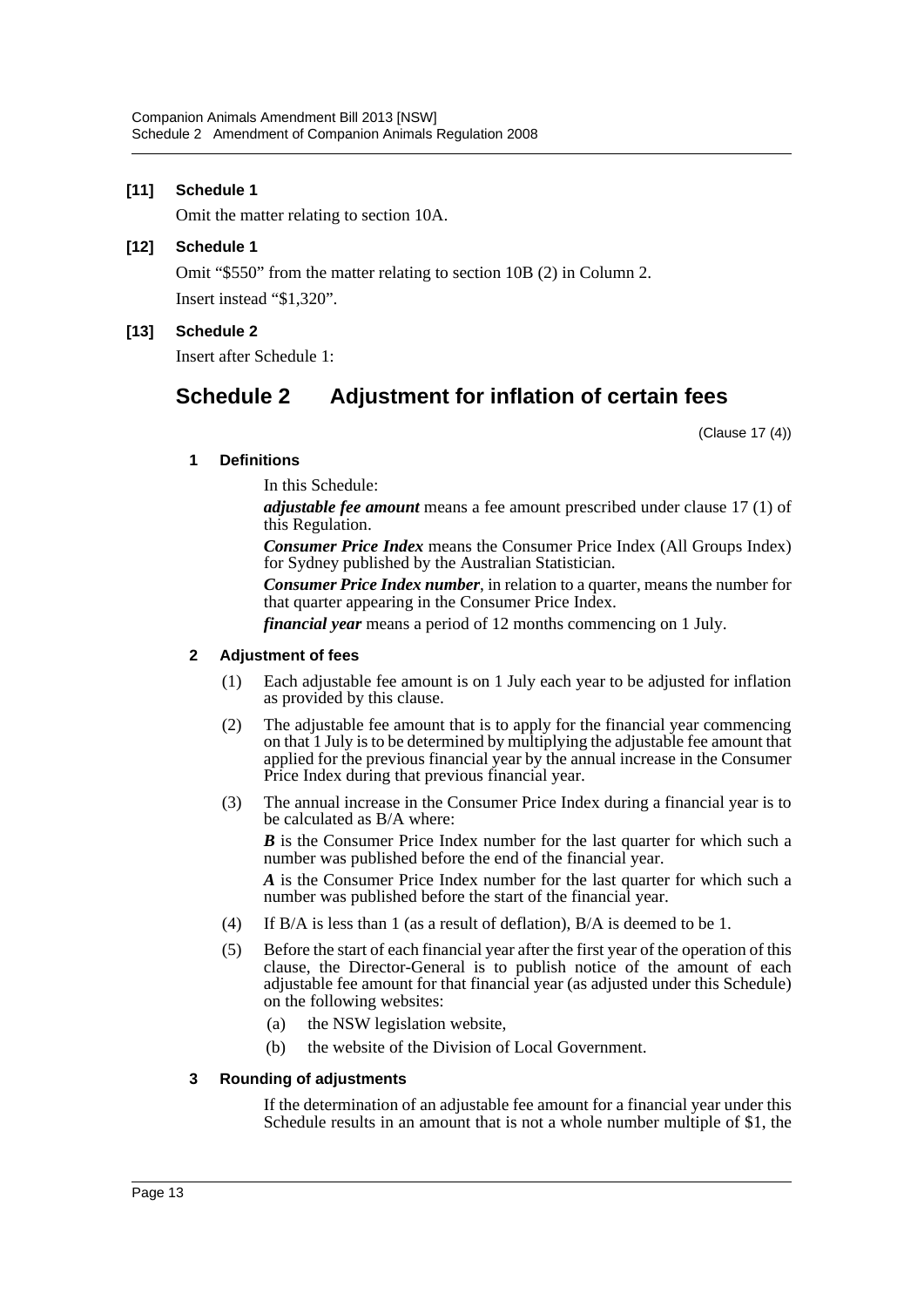amount calculated is to be rounded up to the nearest whole number multiple of \$1 and that amount as so rounded is the adjustable fee amount for that year.